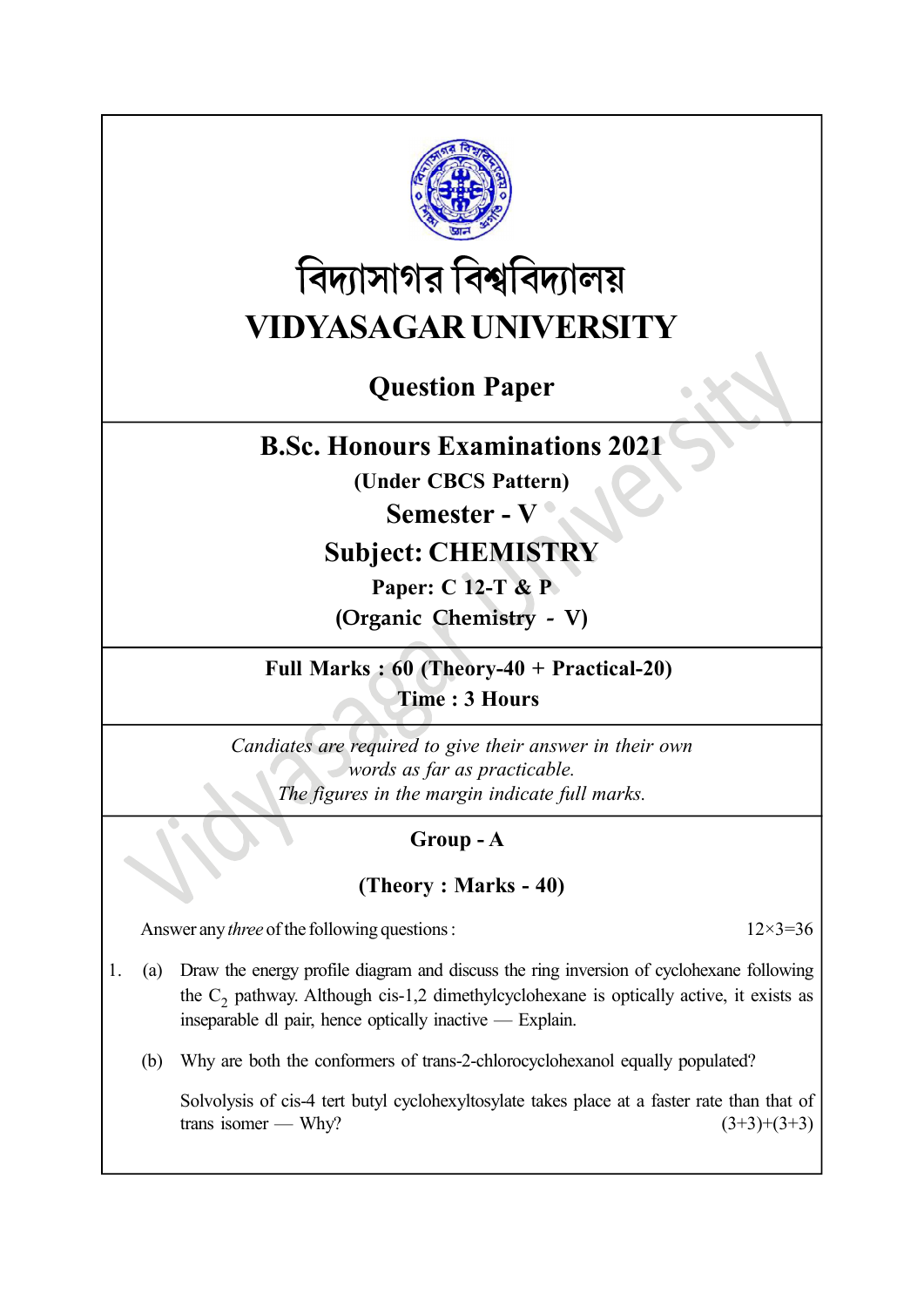- 2. (a) Why do Glucose and Sucrose on treatment with excess phenyl hydrazine gives same osazone? During oxidation of glucose with bromine, the alpha anomer has been found to undergo oxidation slower than the beta anomer — Explain mechanistically.
	- (b) Mutarotation of Tetramethyl D-glucose does not take place in presence of pure phenol or pyridine, but does so in a mixture of both — Explain. Why do aldoses react with Fehling's solution, but not with sodium bisulphite?  $(3+3)+(3+3)$
- 3. (a) Discuss the double helical structure of DNA in details. Synthesize Guanine using Fischer's method.
	- (b) What is solid phase peptide synthesis? Mention its advantages. In N-terminal detection of polypeptides Edmann degradation approach is superior to the Sanger's method. Why?  $(3+2)+(2+2+3)$
- 4. (a) During the reaction of Cyclopentadiene with Maleic anhydride, endo product predominates over exo product — Explain. Suggest a stereospecific method of conversion of trans - 5,6 dimethyl -1, 3-cyclohexadiene to cis-5, 6, Dimethyl-1, 3 cyclohexadiene.
	- (b) (i) Using FMO approach explain why Diels Alder Reaction between Butadiene and Ethylene is thermally allowed, but not catalysed by UV light — Explain.
		- (ii) Predict the product with mechanism.



 $(3+3)+(3+3)$ 

- 5. (a) Why does Furan-2-aldehyde undergo Cannizzaro reaction but Pyrole-2-aldehyde does not? Write down the steps involved with mechanism in Skarup Quinoline synthesis starting from aniline and acrolein. mailly allowed, but not catalysed by UV light — Explain.<br>
Figure 1. The Channel School of the Channel School of the Channel School of the School of the steps involved with mechanism in Skarup Quinoline synthesis<br>
the step
	- (b) (i) Predict the products with plausible mechanism;

 $N<sub>1</sub>$  $\dot{H}$ i. PhMgBr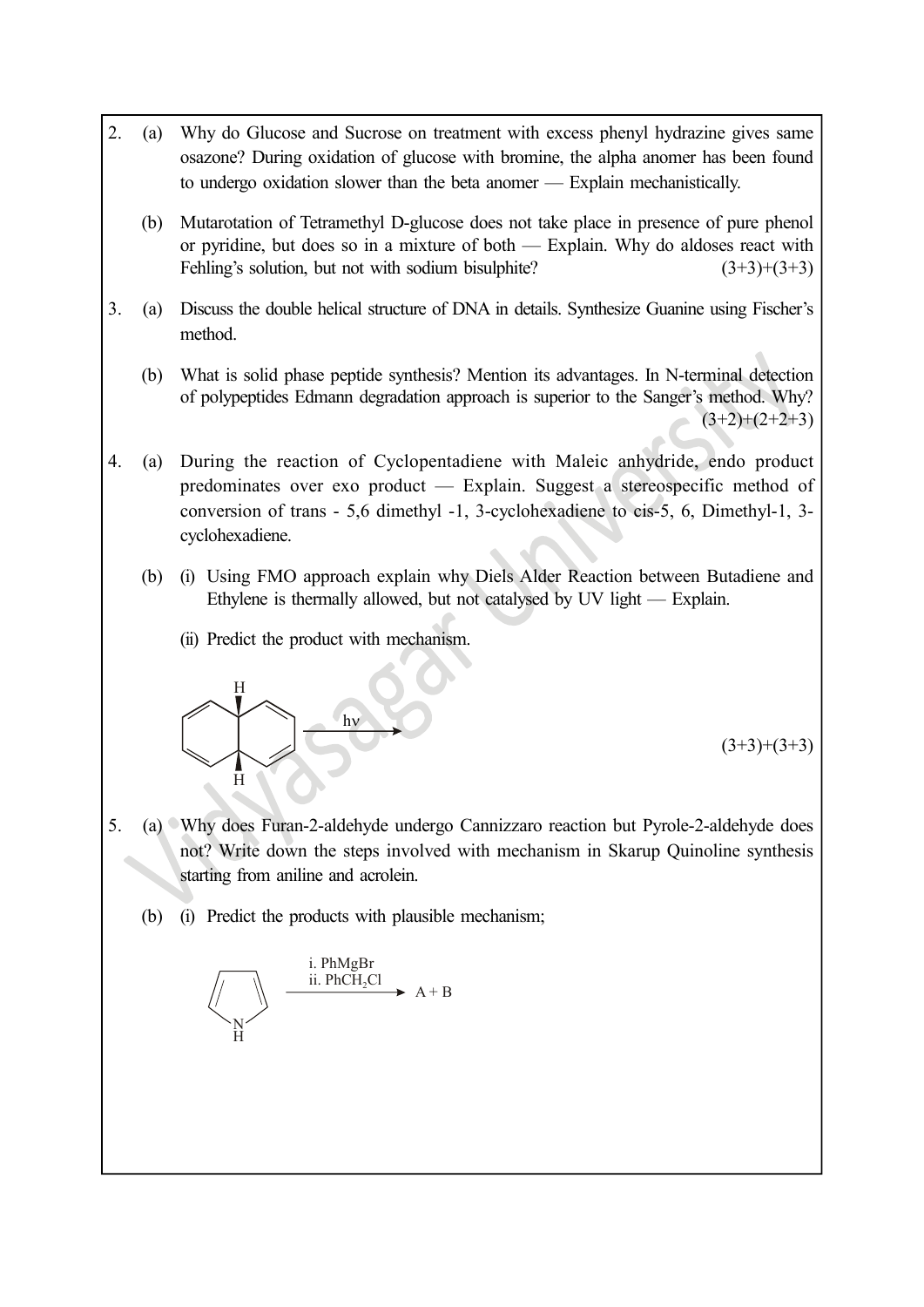